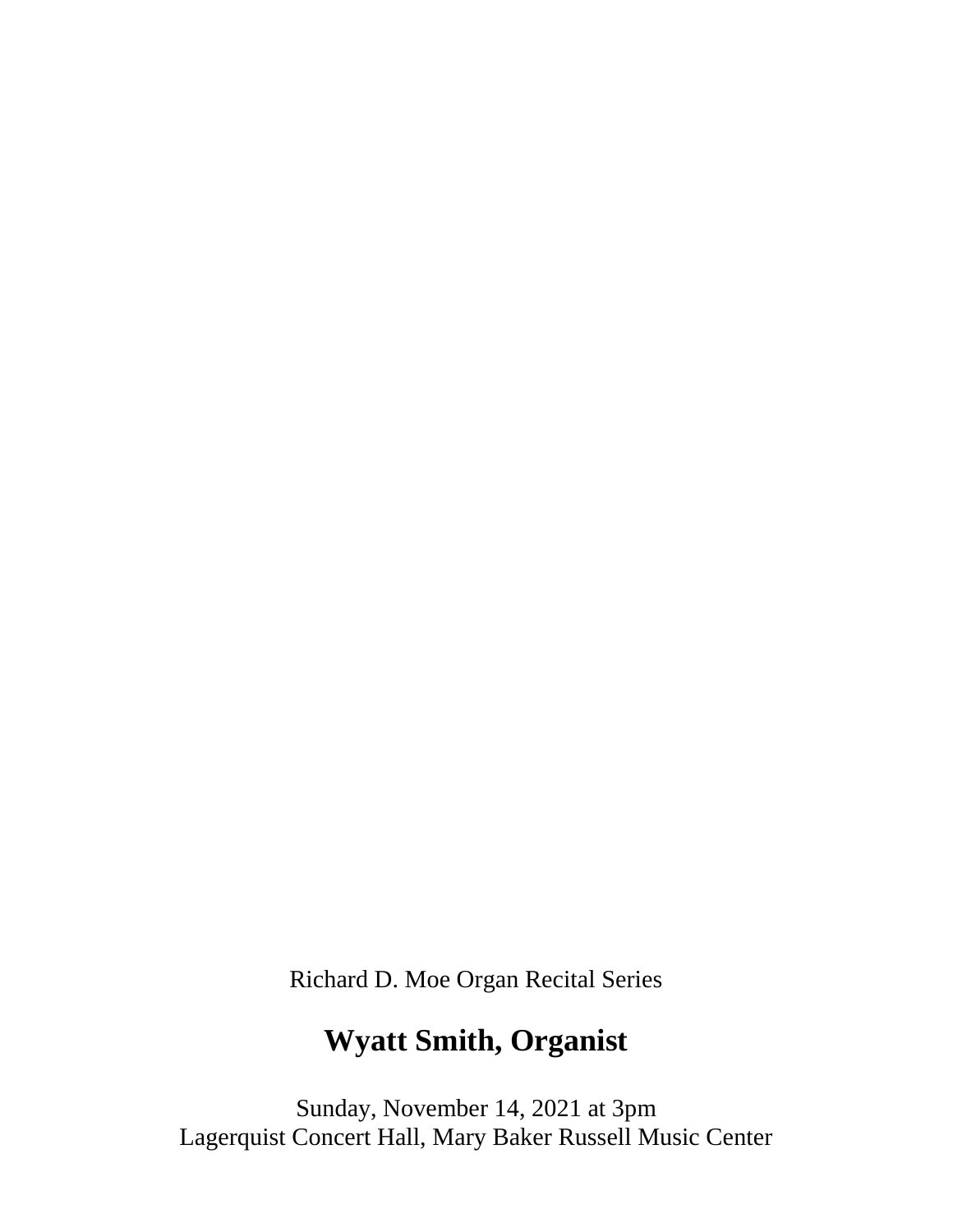Pacific Lutheran University School of Arts and Communication / Department of Music presents

Richard D. Moe Organ Recital Series

## **Wyatt Smith, Organist**

Sunday, November 14, 2021 at 3pm Lagerquist Concert Hall, Mary Baker Russell Music Center

Welcome to Lagerquist Concert Hall.

**Masks must be worn at all times while indoors and for the duration of the performance.**

Please disable the audible signal on all watches and cellular phones for the duration of the concert. Use of cameras, recording equipment and all digital devices is not permitted in the concert hall.

### **PROGRAM**

| <i>I. Processional</i>                                                                                                                                            |
|-------------------------------------------------------------------------------------------------------------------------------------------------------------------|
| II. "I desire that in every place men should pray, lifting holy hands above." $-$ Timothy 2:5<br>III. "I will bow down towards your holy temple." $-$ Psalm 138:2 |
| IV. "And his heart was moved, and the heart of his people, as the trees of the wood are moved with the wind."<br>$- Isaiah 7:2$                                   |
| V. "And David danced before the ark of the Lord" $-II$ Samuel 6:14                                                                                                |
|                                                                                                                                                                   |
|                                                                                                                                                                   |
| V. Moto Perpetuo<br>IV. Fugue "Bouclée"                                                                                                                           |
| I. Cantilène                                                                                                                                                      |
| I. Allegro                                                                                                                                                        |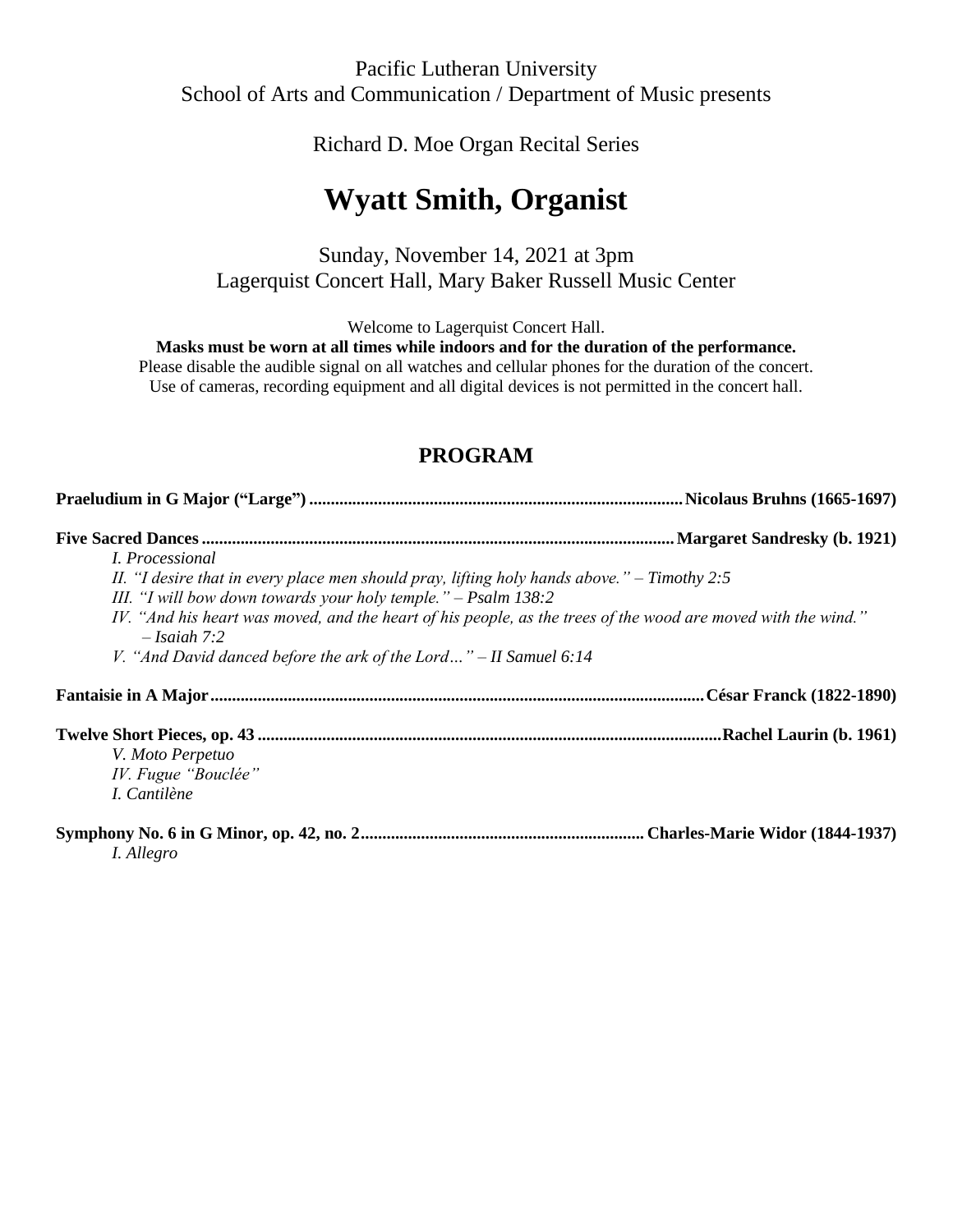#### **About the Performer**

American concert organist **Wyatt Smith** is a native of Rapid City, South Dakota. He performs with "nuance, polish, and personality" (Michael Barone, APM *Pipedreams*). Wyatt concertizes extensively, keeping an active concert schedule in the Pacific Northwest, and throughout the United States and Europe, including concerts in 28 states, Germany, France, and England. Additionally, his performances have been heard on various episodes of American Public Media's *Pipedreams*. His achievements in performance were recognized by *The Diapason*'s program "20-under-30" as a member of the "Class of 2016," which recognizes young leaders in the fields of organ, harpsichord, carillon, and church music.

Wyatt has a passion for commissioning and performing new works for the organ. Over the last decade, he has commissioned and premiered works by Craig Phillips, David Cherwien, Carson Cooman, Emma Lou Diemer, Kurt Knecht, Kristina Langlois, Pamela Ruiter-Feenstra, among others.

Wyatt serves as the Associate Director of Music at Epiphany Parish of Seattle and Director of the Epiphany Music Academy. Additionally, Wyatt is the Affiliate Artist in Organ & Harpsichord at the University of Puget Sound where he teaches applied lessons, curates the care of the Fritts organ in Kilworth Chapel, and performs "Organ at Noon" recitals throughout the year.

Wyatt is a graduate of the University of Washington in Seattle, where he received the Doctor of Musical Arts degree in organ performance, under the guidance of Dr. Carole Terry. Wyatt received his Master of Music degree from the Yale Institute of Sacred Music and the Yale School of Music, where he studied organ performance with Dr. Martin Jean. He received his Bachelor of Music degree in organ performance from the University of South Dakota in Vermillion, where he studied with Dr. Larry Schou.

#### **About the Organ Builder**

Since the founding of the company in 1979, Paul Fritts & Co. Organ Builders has built forty-four instruments. The team has devoted considerable time researching and practicing the techniques developed by the finest organ builders working in the Netherlands, Germany, Spain, Mexico, France, and the United States with an emphasis on the so-called Golden Age period of organ building. Organ building during these early times reached a very high level of sophistication, particularly when we study techniques of pipe construction and voicing. Elegant speech combined with a full yet sweet and colorful tone captivates the listener. The research also includes careful observations of the acoustical properties of the rooms in which the pipes speak; a key aspect to consider as one evaluates the sound of an organ. These experiences, together with the extensive expertise found within the workshop, contribute to each new project. The primary mission is to craft instruments that today's players and audiences will love and cherish.

Recent work has reflected a desire to expand further the range of the instruments while maintaining high musical standards within a meaningful and useful style. For the most part, this involves building larger, more expansive projects with additional features that broaden the musical scope of the organs. Among the most recently completed installations is a seventy-stop organ in the Basilica on the campus of The University of Notre Dame in Indiana. This is the firm's largest instrument to date with four manuals housed within a highly decorated case that includes a Rückpositive case cantilevered from the gallery rail similar to the organ here at PLU.

There are currently eight craftsmen working with Paul in the workshop. All design work along with the construction of the thousands of components (except for the electric blowers, electronic pre-set systems and small hardware items) is done in-house. The establishment of the pipe shop in 1983 completed this vision for the company, enabling personalized attention to the most important parts of the organs. The workshop itself, located just ten blocks from PLU, features a beautiful timber-framed structure with sufficient height and space for even the largest organs to be assembled prior to dismantling and shipment.

#### *Want to skip the line at the door?*

Tickets are available for purchase online up until the start of each ticketed performance. Visit<https://calendar.plu.edu/department/music/calendar> prior to any event to purchase your tickets ahead of time. Simply select the event you'd like to attend and click "Buy Tickets" to visit the event ticketing page on [www.eventbrite.com.](http://www.eventbrite.com/)